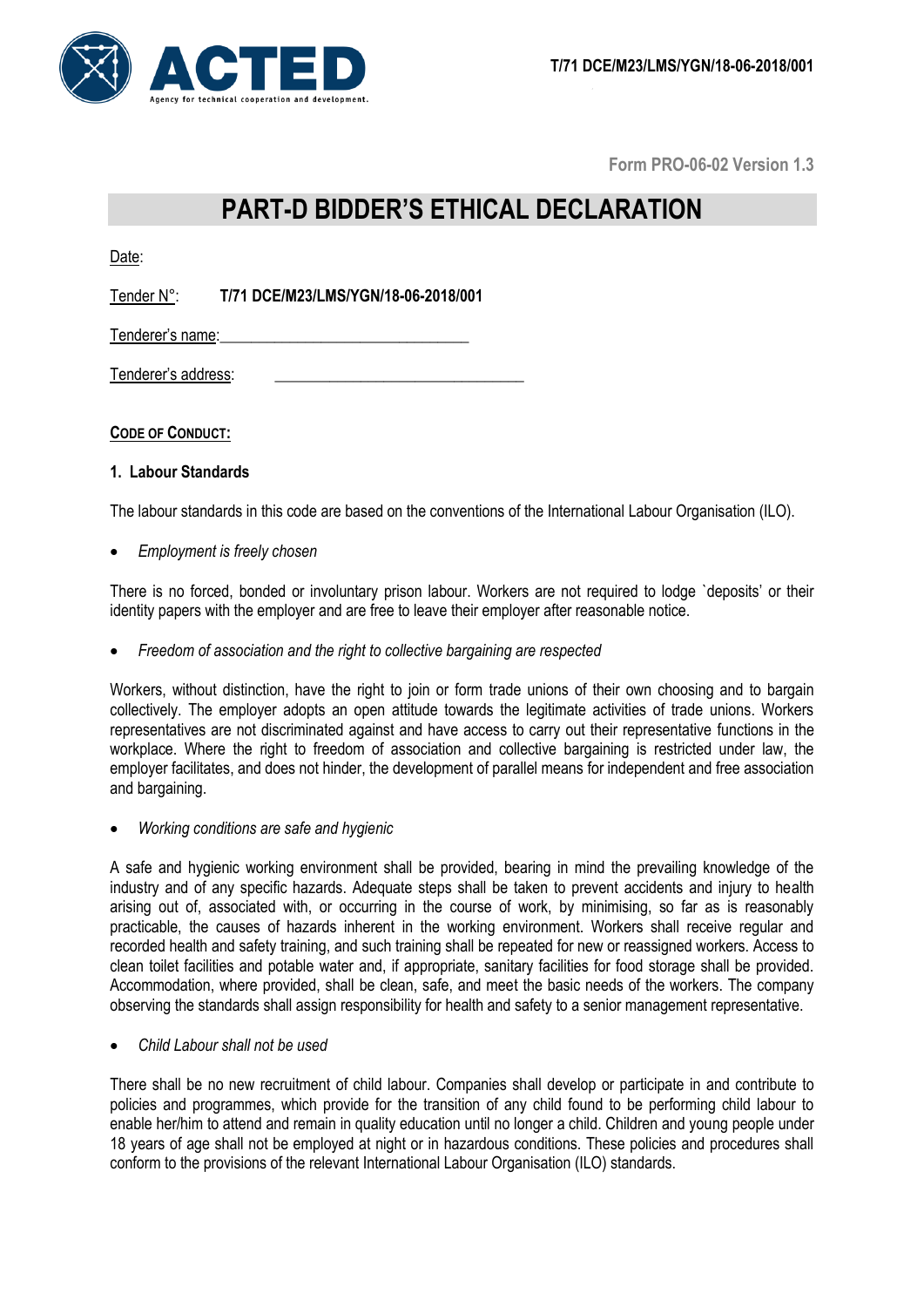

#### *Living wages are paid*

Wages and benefits paid for a standard working week meet, at a minimum, national legal standards or industry benchmarks. In any event wages should always be high enough to meet basic needs and to provide some discretionary income. All workers shall be provided with written and understandable information about their employment conditions in respect to wages before they enter employment, and about the particulars of their wages for the pay period concerned each time that they are paid. Deductions from wages as a disciplinary measure shall not be permitted nor shall any deductions from wages not provided for by national law be permitted without the express and informed permission of the worker concerned. All disciplinary measures should be recorded.

#### *Working hours are not excessive*

Working hours comply with national laws and benchmark industry standards, whichever affords greater protection. In any event, workers shall not on a regular basis be required to work in excess of the local legal working hours. Overtime shall be voluntary, shall not exceed local legal limits, shall not be demanded on a regular basis and shall always be compensated at a premium rate.

# *No discrimination is practised*

There is no discrimination in hiring, compensation, access to training, promotion, termination or retirement based on race, caste, national origin, religion, age, disability, gender, marital status, sexual orientation, union membership or political affiliation.

*Regular employment is provided*

To every extent possible work performed must be on the basis of a recognised employment relationship established through national law and practice. Obligations to employees under labour or social security laws and regulations arising from the regular employment relationship shall not be avoided through the use of labour-only contracting, sub-contracting or home-working arrangements, or through apprenticeship schemes where there is no real intent to impart skills or provide regular employment, nor shall any such obligations be avoided through the excessive use of fixed-term contracts of employment.

*No harsh or inhumane treatment is allowed*

Physical abuse or discipline, the threat of physical abuse, sexual or other harassment and verbal abuse or other forms of intimidation shall be prohibited.

# **B. Environmental Standards**

Suppliers should as a minimum comply with all statutory and other legal requirements relating to the environmental impacts of their business. Detailed performance standards are a matter for suppliers, but should address at least the following:

*Waste Management*

Waste is minimised and items recycled whenever this is practicable. Effective controls of waste in respect of ground, air, and water pollution are adopted. In the case of hazardous materials, emergency response plans are in place.

# *Packaging and Paper*

Undue and unnecessary use of materials is avoided, and recycled materials used whenever appropriate.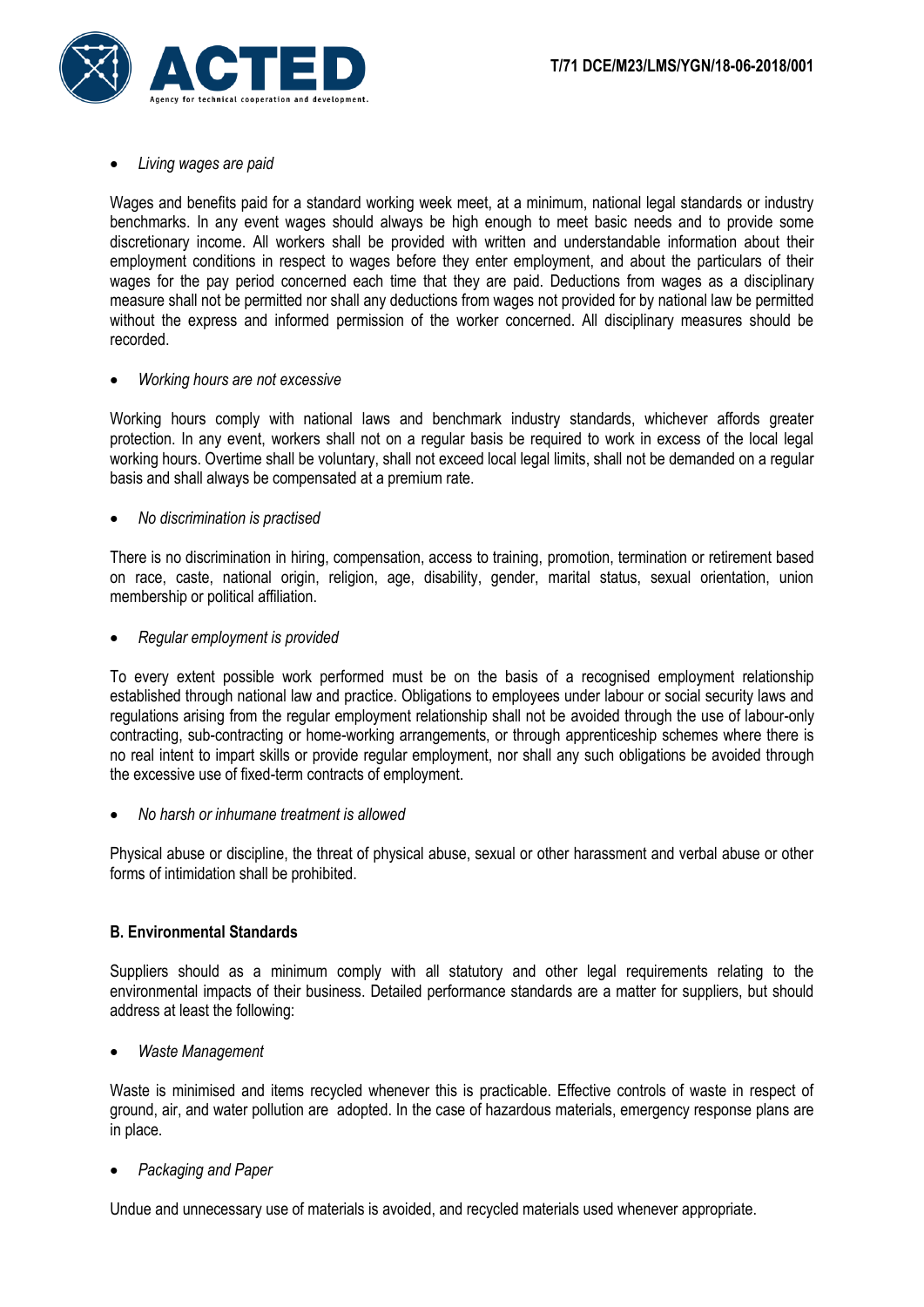

*Conservation*

Processes and activities are monitored and modified as necessary to ensure that conservation of scarce resources, including water, flora and fauna and productive land in certain situations.

*Energy Use* 

All production and delivery processes, including the use of heating, ventilation, lighting, IT systems and transportation, are based on the need to maximise efficient energy use and to minimise harmful emissions.

*Safety precautions for transport and cargo handling*

All transport and cargo handling processes are based on the need to maximise safety precautions and to minimise poential enjuries to ACTED beneficiaries and staff as well as the suppliers's employees or those of its subcontractors.

# **C. Business Behaviour**

The conduct of the supplier should not violate the basic rights of ACTED's beneficiaries.

The supplier should not be engaged

1. in the manufacture of arms

2. in the sale of arms to governments which systematically violate the human rights of their citizens; or where there is internal armed conflict or major tensions; or where the sale of arms may jeopardise regional peace and security.

# **D. ACTED procurement rules and regulations**

Suppliers should comply with ACTED procurement rules and regulations outlines in ACTED Logistics Manual Version 1.3. or above. In particular, ACTED's procurement policy set out in Section 2.1 and 2.4. (contract awarding). By doing so, Suppliers acknowledge that they do not find themselves in any of the situations of exclusion as refered to under section 2.4.2.

# **Operating Principles**

The implementation of the Code of Conduct will be a shared responsibility between ACTED and its suppliers, informed by a number of operating principles, which will be reviewed from time to time.

ACTED will:

1. Assign responsibility for ensuring compliance with the Code of Conduct to a senior manager.

2. Communicate its commitment to the Code of Conduct to employees, supporters and donors, as well as to all suppliers of goods and services.

3. Make appropriate human and financial resources available to meet its stated commitments, including training and guidelines for relevant personnel.

4. Provide guidance and reasonable non-financial support to suppliers who genuinely seek to promote and implement the Code standards in their own business and in the relevant supply chains, within available resources.

5. Adopt appropriate methods and systems for monitoring and verifying the achievement of the standards.

6. Seek to maximise the beneficial effect of the resources available, e.g. by collaborating with other NGOs, and by prioritising the most likely locations of non-compliance.

ACTED expects suppliers to:

1. Accept responsibility for labour and environmental conditions under which products are made and services provided. This includes all work contracted or sub-contracted and that conducted by home or other outworkers.

2. Assign responsibility for implementing the Code of Conduct to a senior manager.